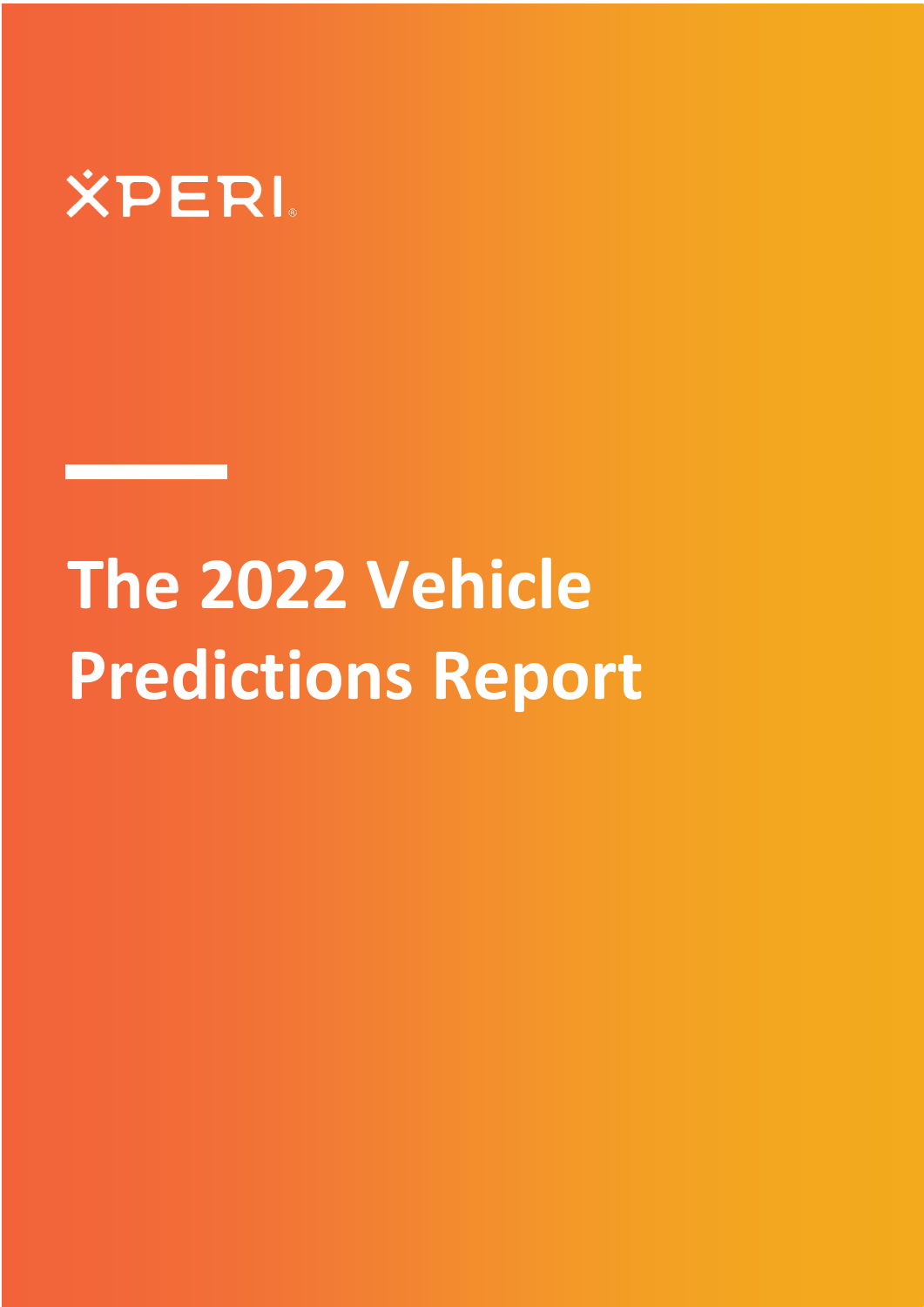## **INTRODUCTION**

The future of the car is as core to Xperi's DTS Connected Car division as it is to Xperi's automotive manufacturers and supplier partners. To that end, DTS fielded a survey of nearly 2,000 consumers to provide a snapshot of just how they view that future. The results provide the industry with some key and, in some cases, startling, insights about consumer attitudes towards, among other things, self-driving vehicles, the vehicle as a 'third place, EVs and yes… even flying cars.

## **Survey methodology**

*The third-party survey was fielded in October, 2021 across an online panel of 1,969 car owning or leasing adults across the US.*

# **SELF-DRIVING CARS ARE INEVITABLE, BUT MANUFACTURERS NEED TO BUILD TRUST**

The past couple of years have shaken people's trust in the future, so it is no wonder that some may be reluctant to embrace world-changing technologies. Right now, the majority are unconvinced by the self-driving technologies on the market, particularly when it comes to safety.

Although more than a third surveyed aspire to own a self-driving vehicle, over half say a computer will *never* be able to drive as safely as a human -- and only 13% currently trust self-driving technology.

That being said, there is hope for self-driving vehicles. Autonomous driving is sparking interest among survey respondents, with 30% personally planning to adopt self-driving cars within the next five years, and over 40% trusting that eventually it will be the safest way to travel and a good option for seniors. Looking ahead, 80% believe automated vehicles will, indeed, be commonplace in the future.

> *Half of the survey respondents believe a self-driving car could be a good option once age affects their ability to drive*

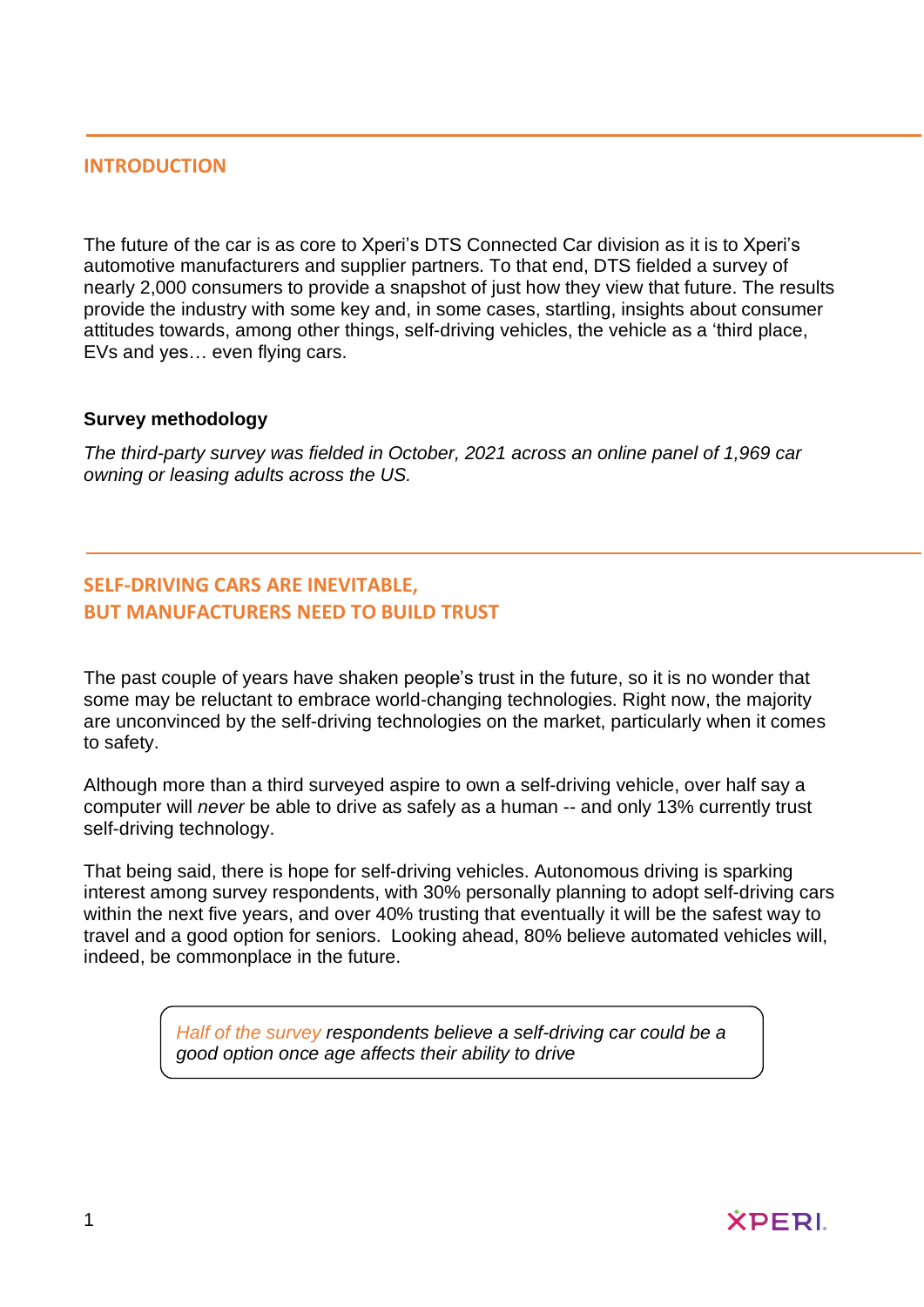## **WHEN DO YOU BELIEVE YOU WILL USE A SELF-DRIVING CAR?**

#### **Self-Driving Cars** Q: How interested are you in some day owning a self-driving car? By this we mean a car that can drive itself to your destination with little or no input from you as the driver. Q2: When do you personally believe you will regularly use a self-driving car? Interest in owning a When do you personally believe you will self-driving car regularly use a self-driving car? 44% 38% 39% never 19% 9% 10% 11% 14% 17% within the  $1-3$  years  $3-5$  years  $5-10$  years  $10+$  years from now from now from now from now next year not<br>interested  $26\%$  have ridden in a car using autopilot or driving assist mode<br> $26\%$  (can accelerate, brake, and steer itself with some input from a human driver)

## **HOW CONSUMERS FEEL ABOUT SELF-DRIVING CARS?**



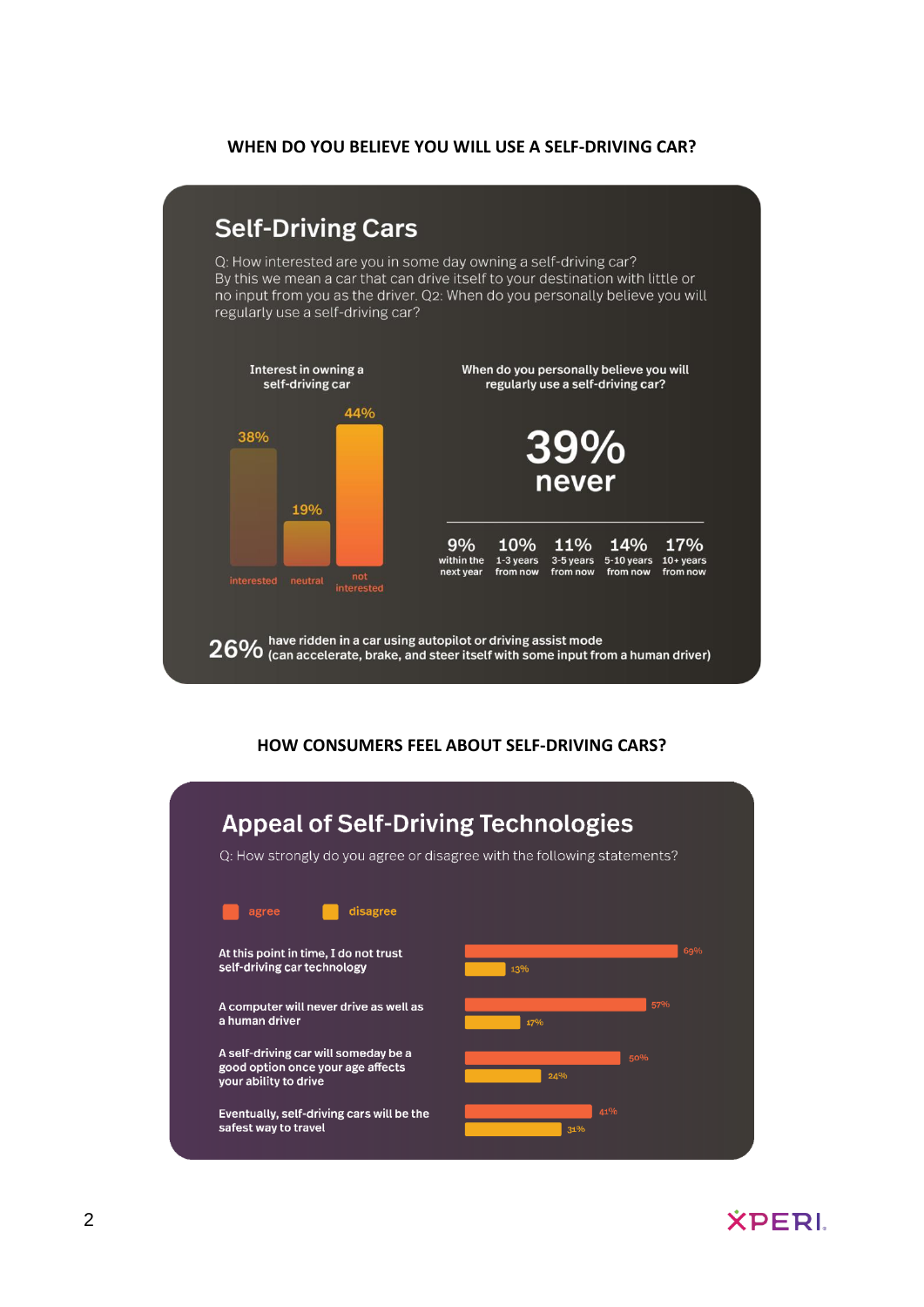### **MOST APPEALING SELF-DRIVING TECHNOLOGIES**

# **Attitudes about Self-Driving Cars**

Q: Some automated driving features available today require an active and engaged driver, while future self-driving cars may drive entirely without human supervision. How appealing to you are each of the following types of automated driving?



· Driver assistance: The car provides some assistance with accelerating, braking, and<br>steering, but a human driver controls the car.

• Partial driving automation: The car can<br>accelerate, brake, and steer by itself in certain<br>circumstances.

· Conditional driving automation (future): The • Conditional driving automation (future): The<br>driver can turn their attention away from<br>driving, but must be ready to take over if the<br>system fails.

· Full driving automation (future): The driver can<br>completely turn their attention away from<br>driving because the car can stop itself safely if<br>the system fails.

*Driver assistance examples: Lane keeping assistance, adaptive cruise control, parking assistance feature, etc.*

*Partial driving automation examples: Highway driving assist, Tesla autopilot, etc.*

*Conditional driving automation: The car can accelerate, brake and steer itself.*

*Full driving automation: The car can safely drive itself to any destination without any human intervention at all.*

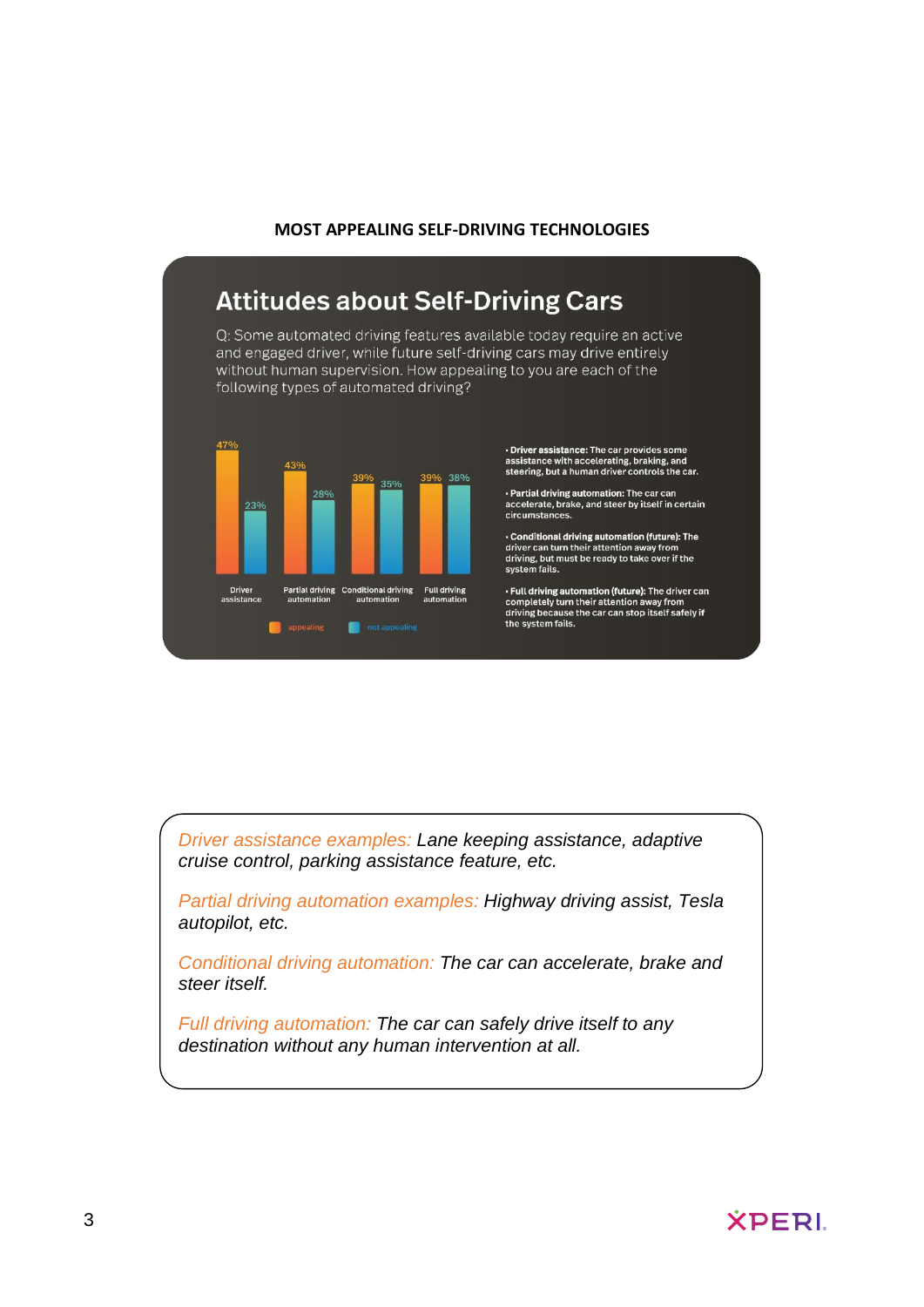# **THE THIRD PLACE PARADOX: DESPITE BEING AN ESCAPE, OWNERS WANT THEIR CAR TO FEEL LIKE HOME**

When asked their feelings about the concept of the car as a 'third place', nearly fifty percent agreed that they view their car as a place of refuge away from the pressures of home and work.

But, perhaps paradoxically, 71% see a future where the car becomes an extension of their office or living room - a place to work, play, and relax. Indeed, many wished they could make better use of time spent in their vehicles. This data certainly aligns with a future where more vehicles are self-driving.

> *51% believe the car will become an extension of the office or living room within 10 years. It is also referred as "third place."*

# **HOW CONSUMERS SPEND TIME IN THEIR CARS**



*39% wished they could find better things to do in their cars.*

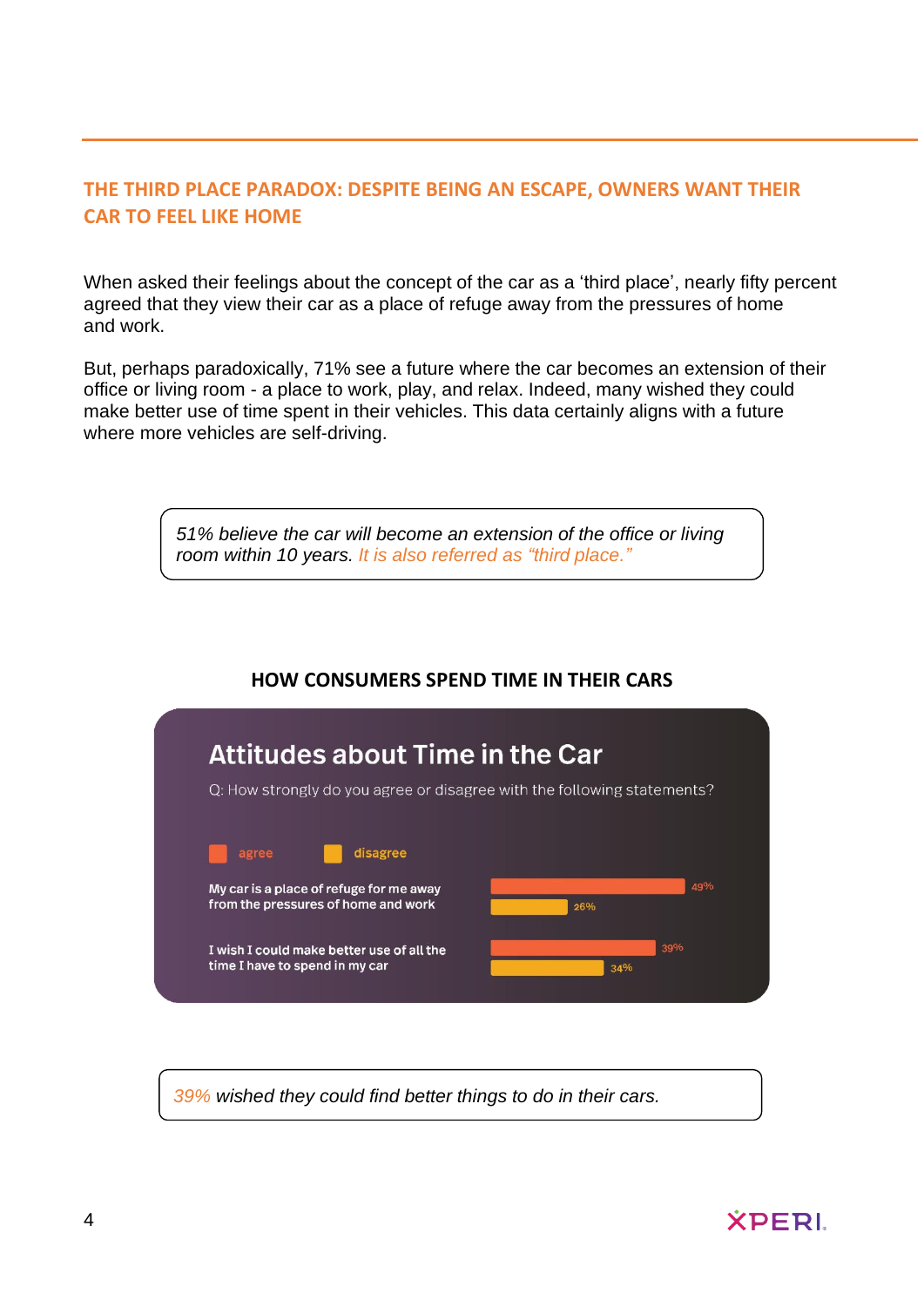# **NEXT DECADE: CARS WILL ROLL DOWN ELECTRIC AVENUE, RECOGNIZE THEIR OWNERS… AND THEY MAY FLY...**

Although reluctant to trust a self-driving vehicle right now, more than half of respondents couldn't deny a future that is electric and on the 'fly'. When asked to predict when electric car sales would surpass gasoline ones, 58% agreed it would happen within 10 years – and over a third expect it within five years.

And, respondents envision a more personalized vehicle future, one in which their vehicle will not only recognize them, but silently make adjustments to suit their preferences when they get in the car. That future is well within grasp, with 45% expecting this technology within the next five years and 23% within the next three.

Perhaps, most extraordinarily, in light of their concerns about autonomous vehicles, over half of respondents believe flying cars will be commonplace in the future – and nearly a quarter envision flying cars within the next five years.



## **WHEN WILL THE FOLLOWING TAKE PLACE?**

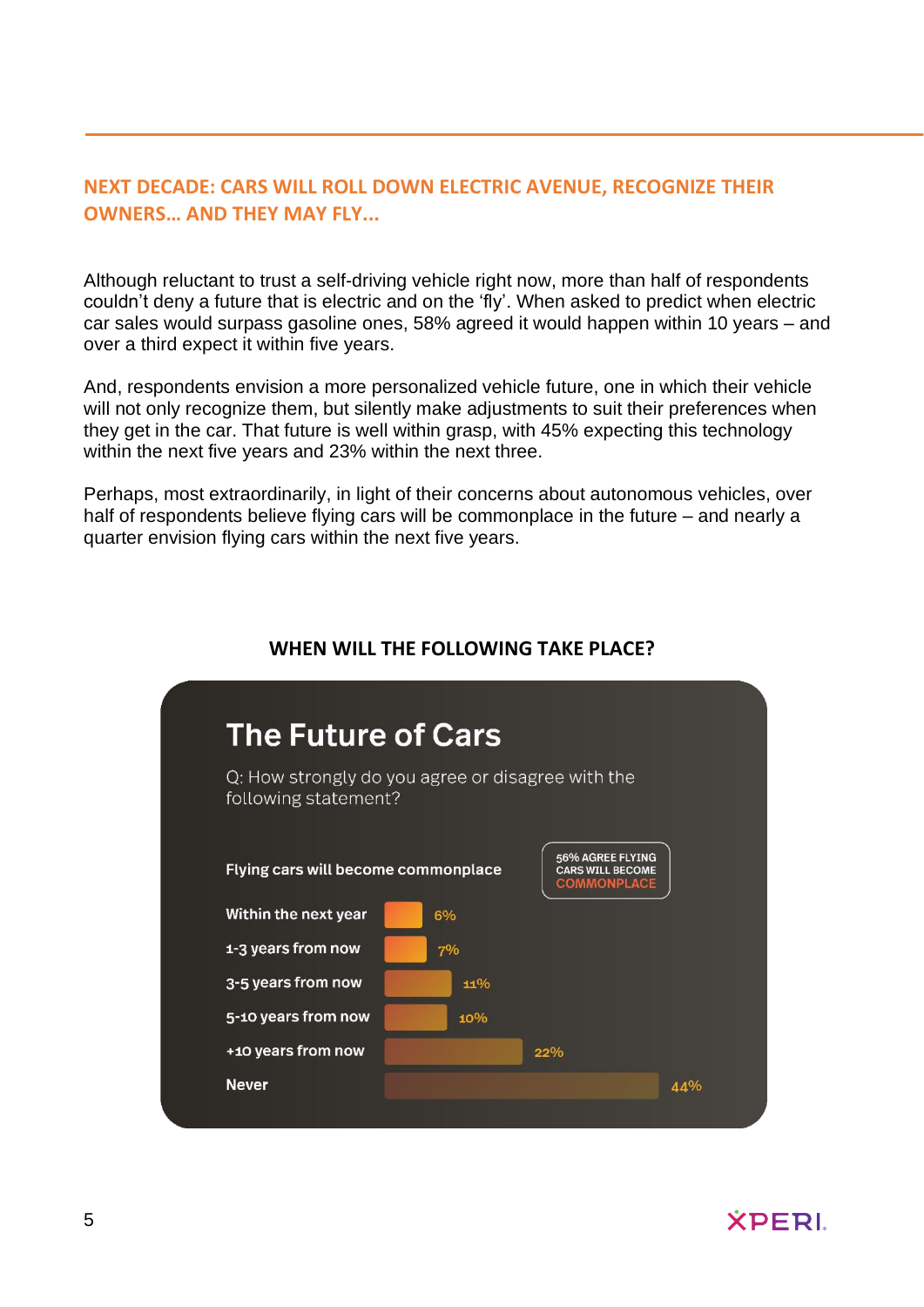## **10 VEHICLE PREDICTIONS FOR TODAY AND TOMORROW**

- **1.** 69% of consumers do not trust self-driving technology today….
- **2.** But….30% say they believe self-driving cars will become commonplace within the next five years
- **3.** 41% believe self-driving will eventually be the safest way to travel….
- **4.** But….57% believe a computer will never drive a vehicle as safely as a human can
- **5.** 50% believe a self-driving vehicle could be a good option once age affects their ability to drive…
- **6.** But… only 43% of consumers surveyed find partial automation appealing (car can accelerate, brake, and steer by itself in certain circumstances, but a human driver must always keep a hand on the wheel.)
- **7.** 58% believe more electric than gasoline powered vehicles will be sold within 10 years
- **8.** 51% believe their vehicle will become an extension of the office or living room a place to work, play, and relax, within 10 years
- **9.** 45% believe vehicles will recognize their owners and adjust preferences within 5 years
- **10.** 56% believe flying cars will become commonplace in the future.